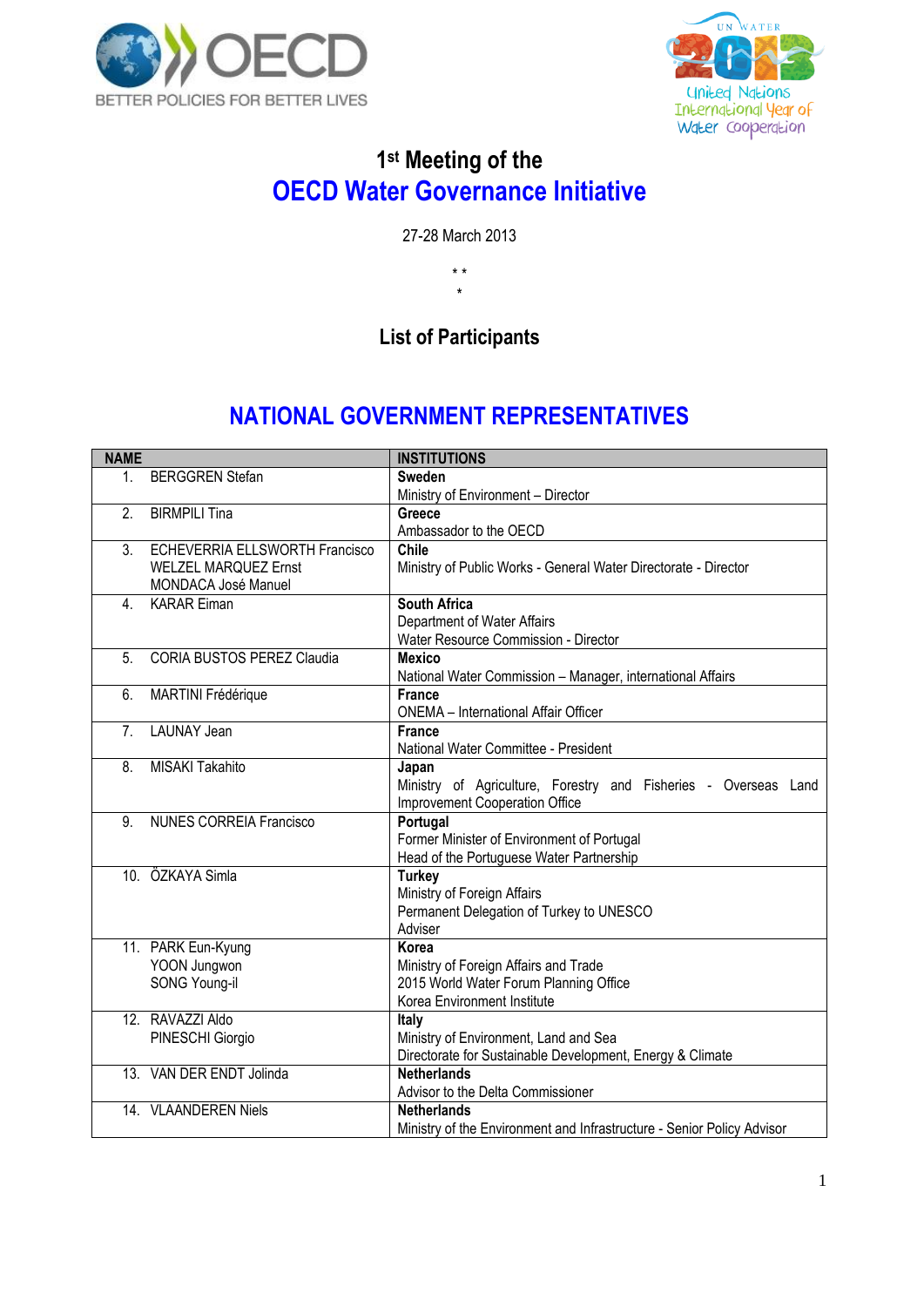# **BASIN, LOCAL AND REGIONAL ACTORS and their NETWORKS**

| <b>NAME</b>                     | <b>INSTITUTIONS</b>                                                    |
|---------------------------------|------------------------------------------------------------------------|
|                                 |                                                                        |
| 15. BEGORRE Henri               | United Cities and Local governments (UCLG) – Mayor of Maxeville        |
| 16. DONZIER Jean François       | Office International de l'Eau (OIEau) - Director General               |
| <b>VALENSUELA Daniel</b>        | International Network of Basin Organisations (INBO)                    |
| 17. DOORNBOS Gerard             | Dutch Association of Regional Water Authorities - Vice-President       |
| <b>LANGEVELD Paul</b>           |                                                                        |
| 18. ESTRELA MONREAL Teodoro     | Hydrographical Confederation of the Júcar (Spain)                      |
|                                 | Head - Hydrological Planning Office                                    |
| 19. FAYEIN Laurent              | Water Agency Rhône Méditerranée Corse - France                         |
|                                 | President                                                              |
| 20. FIUMI Lucia                 | Arno River Basin Authority - Italy                                     |
|                                 | Internal Relations Officer                                             |
| 21. GREMILLET Catherine         | Association of Etablissements Publics Territoriaux de Bassins - France |
| 22. RODENAS CANADA Miguel Ángel | Murcia Segura Water Authority - Spain - General Director               |
| MARTINEZ NIETO Antonio          |                                                                        |

### **REGULATORS and their NETWORKS**

| <b>NAME</b>              | <b>INSTITUTIONS</b>                                  |
|--------------------------|------------------------------------------------------|
| 23. BARDELLI Lorenzo     | Regulatory Authority for Electricity and Gas - Italy |
| 24 BARKER Jan            | Environment Agency - England and Wales               |
|                          | Head of Water, Land and Biodiversity                 |
| 25. BECCHIS Franco       | Turin School of local regulation - Italy - President |
| VANIN Elisa              |                                                      |
| 26. LOTUFO João Gilberto | National Water Agency, Director - Brazil             |

#### **DONORS and INTERNATIONAL FINANCIAL INSTITUTIONS**

| <b>NAME</b>                    | <b>INSTITUTIONS</b>                                            |
|--------------------------------|----------------------------------------------------------------|
| <b>BRENIERE Cassilde</b><br>27 | French Development Agency                                      |
|                                | Water and sanitation Division - Head                           |
| 28. SIDDIQI Yasmin             | Asian Development Bank, Urban Development and Water Division - |
|                                | Senior Water Resources Specialist                              |

### **SERVICE PROVIDERS AND THEIR NETWORKS**

| <b>NAME</b>              | <b>INSTITUTIONS</b>                                              |
|--------------------------|------------------------------------------------------------------|
| 29. BORNI Marie          | Société des Eaux de Marseille                                    |
|                          | Director General, Société Agglopole Provence Eau                 |
| 30. BRAILOWSKY Alexandre | Suez Environnement - Social Empowerment Director                 |
| <b>CABIBEL Brice</b>     | Suez Environnement - Institutional Relations Director            |
| <b>LECLERC</b> Joannie   |                                                                  |
| 31. CASTELAO Ignacio     | ACUAMED - Spain                                                  |
| 32. CHECCUCCI Gaia       | FederUtility (Italy) - Vice-President                            |
| 33. CRAMWINCKEL Joppe    | World Business Council for Sustainable Development - Water       |
|                          | Director                                                         |
| 34. DE ALFONSO Erasmo    | AQUAFED                                                          |
| 35. FIASCONARO Milo      | Aqua Publica Europa - Executive Director                         |
| 36. GATEL Dominique      | Véolia-Eau - Sustainable Development Director                    |
| 37. LE STRAT Anne        | Eau de Paris, France - President                                 |
| 38. MATHIEU Tristan      | <b>FURFAU</b>                                                    |
|                          | General Delegate of FP2E                                         |
| 39.<br>MIN Kyung-jin     | K-Water (Korea) - Research Center for Water Policy and Economy - |
| <b>KIM Kunwook</b>       | <b>Director</b>                                                  |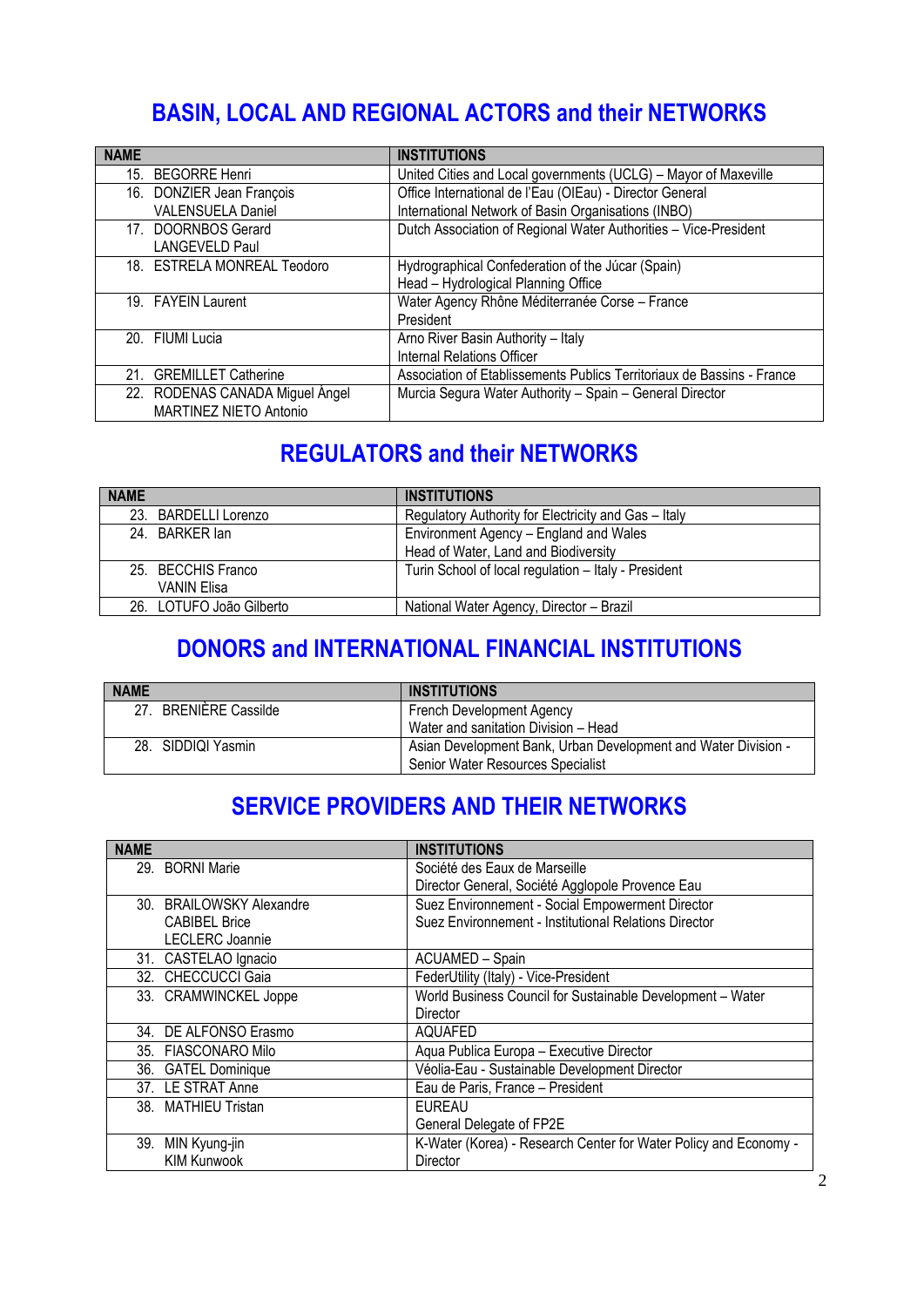| 40. OLIVARES Roberto   | National Association of Water and Sanitation Utilities, Mexico -<br>Director General |
|------------------------|--------------------------------------------------------------------------------------|
| <b>SHANDLING Kathy</b> | International Private Water Association, Executive Director                          |

## **NON-GOVERNMENTAL ORGANISATIONS**

| <b>NAME</b>            | <b>INSTITUTIONS</b>                                  |
|------------------------|------------------------------------------------------|
| 42. DELOGE Vivien      | WaterLex - Research Coordinator                      |
| 43. EYRARD Julien      | Action Against Hunger - Sanitation Adviser           |
| 44. BUTTIGNON Vanessa  | European Irrigation Association                      |
| 45. MALEGUE Kristel    | Eau Vive - General Director / Coalition Eau - Member |
|                        | Coalition Eau - Coordinator                          |
| 46. ROCHE Pierre-Alain | ASTEE - President                                    |
| <b>CAYLA Claire</b>    |                                                      |
| 47. WITMER Lesha       | <b>Butterfly Effect</b>                              |
| LEREBOURS Alix         | Women for Water Partnership                          |

# **INTERNATIONAL and REGIONAL ORGANISATIONS**

| <b>NAME</b>                     | <b>INSTITUTIONS</b>                                         |
|---------------------------------|-------------------------------------------------------------|
| 48. AL HUSSEINI Rafiq           | Union For the Mediterranean - Deputy Secretary General for  |
|                                 | <b>Environment and Water</b>                                |
| 49. ALTINBILEK Dogan            | World Water Council - Vice President                        |
| <b>GAILLARD-PICHER Danielle</b> |                                                             |
| 50. BASTEMEIJER Teun            | Water Integrity Network - Director                          |
| 51. BAYON Jean Philippe         | <b>UNDP / Global Water Solidarity</b>                       |
| 52. CROSS Katharine             | International Water Association - Programme coordinator     |
| 53. JIMENEZ CISNEROS Blanca     | UNESCO (IHP) - Water Sciences Division- - Director          |
| <b>AURELI Alice</b>             | Groundwater Resources & Aquifer Systems - Section Chief     |
| <b>MINELLI Lucilla</b>          | International Expert                                        |
| 54. KENNOU Hachmi               | Institut Méditerranéen de l'Eau                             |
| 55. MAETSU Josefina             | UN Water Decade Programme on Advocacy and Communication -   |
|                                 | Director                                                    |
| 56. OULKACHA Laila              | African Ministers' Council on Water (AMCOW)                 |
|                                 | AMCOW North Africa - Programme Officer                      |
| 57. SCOULLOS Michael            | Global Water Partnership - Mediterranean - President        |
| <b>BROUMA Anthi</b>             | Senior Programme Officer                                    |
| 58. TROPP Hakan                 | Stockholm International Water Institute (SIWI)              |
|                                 | UNDP Water Governance Facility - Director                   |
| 59. WHITING Louise              | Food and Agriculture Organisation (FAO) - Natural Resources |
|                                 | Management and Environment Department                       |

## **ACADEMICS – INDEPENDENT EXPERTS – THINK TANKS**

| <b>NAME</b>                   | <b>INSTITUTIONS</b>                                       |
|-------------------------------|-----------------------------------------------------------|
| 60. BARRAQUÉ Bernard          | CNRS, social scientist, researcher                        |
| <b>RICHARD Sophie</b>         | Agro Paris Tech - Researcher                              |
| 61. BURCHI Stefano            | International Association for Water Laws - Chairman       |
| <b>KHAROUF-GAUDIG Rana</b>    |                                                           |
| 62. DE MIRAS Claude           | Institut de Recherche pour le Développement (IRD), France |
| 63. FRADÉ José                | Adviser, former Head of EIB Water and Sanitation Division |
| 64. GARRIDO Alberto           | Marcelino Botin Foundation - Spain                        |
| LOPEZ-GUNN Elena              | <b>Water Observatory</b>                                  |
| 65. GUERIN-SCHNEIDER Laetitia | CEMAGREF/IRSTEA - France - Researcher                     |
| 66. HAVEKES Herman            | Dutch Water Governance Center                             |
| 67. JENKINS James O.          | University of Hertfordshire - Ireland                     |